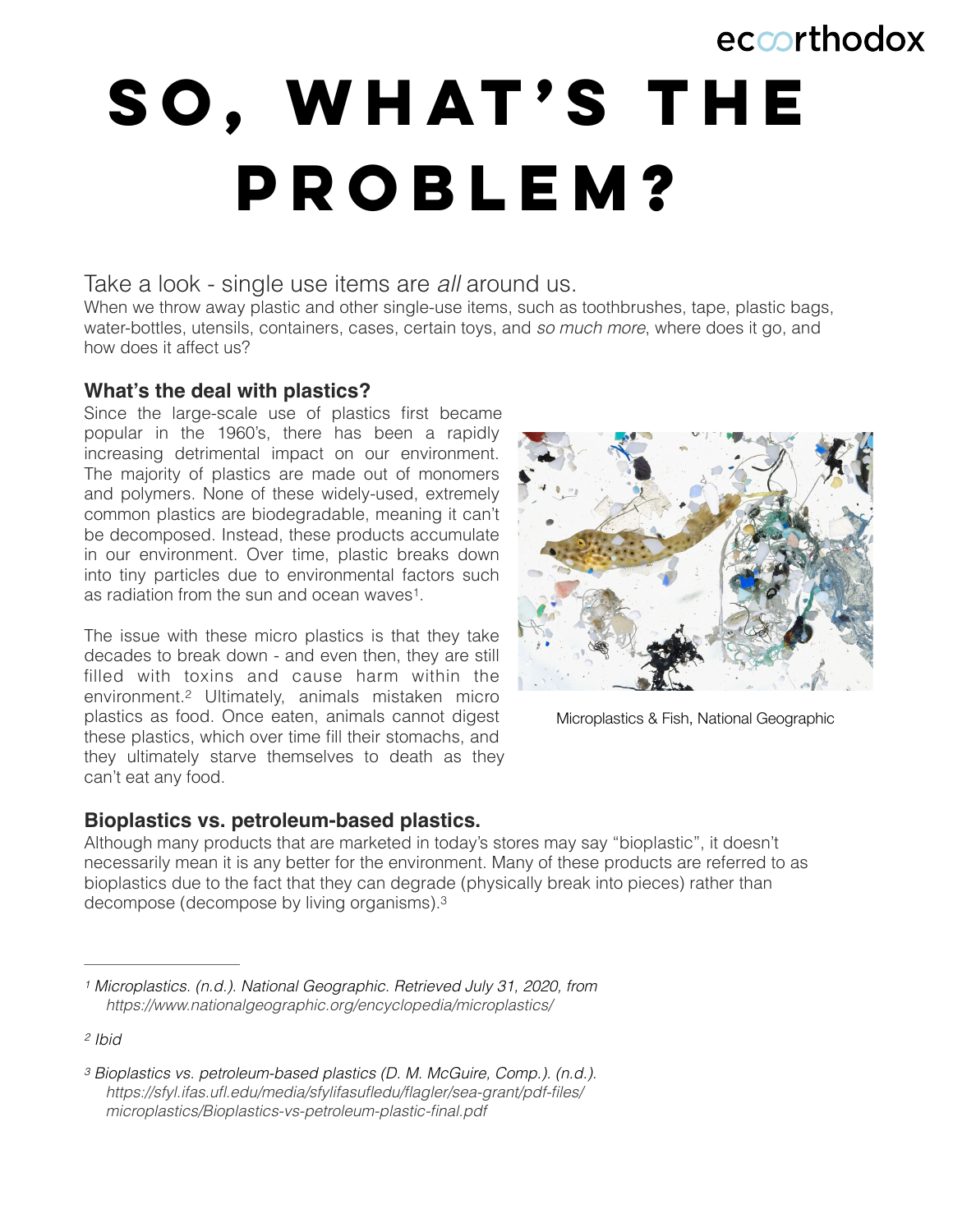## **Okay, but how does this affect us?**

The utmost issue is that this affects the animals swimming healthily in our oceans. As His All-Holiness Ecumenical Patriarch Bartholomew states, "For human beings to cause species to become extinct and to destroy the biological diversity of God's creation; for human beings to degrade the integrity of the earth by causing changes in its climate, by stripping the earth of its natural forests, or by destroying its wetlands; for human beings to injure other human beings with disease by contaminating the earth's waters, its land, its air, and its life, with poisonous substances  $-$  all of these are sins<sup>[4](#page-1-0)</sup>." Not only is this harm towards God's creation considered a sin, but these harmful effects find their way back to us in the end. Numerous studies have been conducted on marine life and water and discovered that micro plastics have been discovered in tons of types of marine organisms ranging from plankton to whales. Not only this, but micro-plastics have even

<span id="page-1-5"></span><span id="page-1-4"></span>been traced in commercial seafood, as well as drinking water<sup>[5](#page-1-1)</sup>. While we may not be able to see the issue with our eyes, our bodies are taking it in and slowly being impacted.

# **What about recycling?**

<span id="page-1-6"></span>Now, you may be asking, how about recycling? Can't we just recycle and plastics won't get sent to the ocean? According to a global analysis performed on all mass-produced plastics ever made, only nine percent ofplastic gets recycled. $6$  Not only this, but specific single-use harmful items cannot be recycled depending on the area you live in. In Connecticut, USA, styrofoam isn't accepted as a recyclable item and has to be thrown away as it is too light for the sorting machinesto recognize.<sup>[7](#page-1-3)</sup> Of course, this isn't the case everywhere, but this small setback still causes for extreme harm to the environment.



Plastics Waste Management: 1960-2017

Source: United States Environmental Protection Agency

### <span id="page-1-7"></span>**What's the issue with Styrofoam™?**

Polystyrene foam, or more commonly known as Styrofoam™, may seem lightweight and harmless, but it is in fact just as harmful as other plastics. During processing and development, over 50

<span id="page-1-0"></span>*[4](#page-1-4) Ibid*

<span id="page-1-1"></span>*[5](#page-1-5) Ibid*

<span id="page-1-2"></span>*Geyer, R., Jambeck, J. R., & Law, K. L. (2017, July 19). Production, use, and [6](#page-1-6) fate of all plastics ever made (Research Report No. 7). https://doi.org/ 10.1126/sciadv.1700782* 

<span id="page-1-3"></span>*Can I Recycle It? (n.d.). RecycleCT. http://www.recyclect.com/ [7](#page-1-7) beyond-the-bin.html#!rc-cpage=200353*